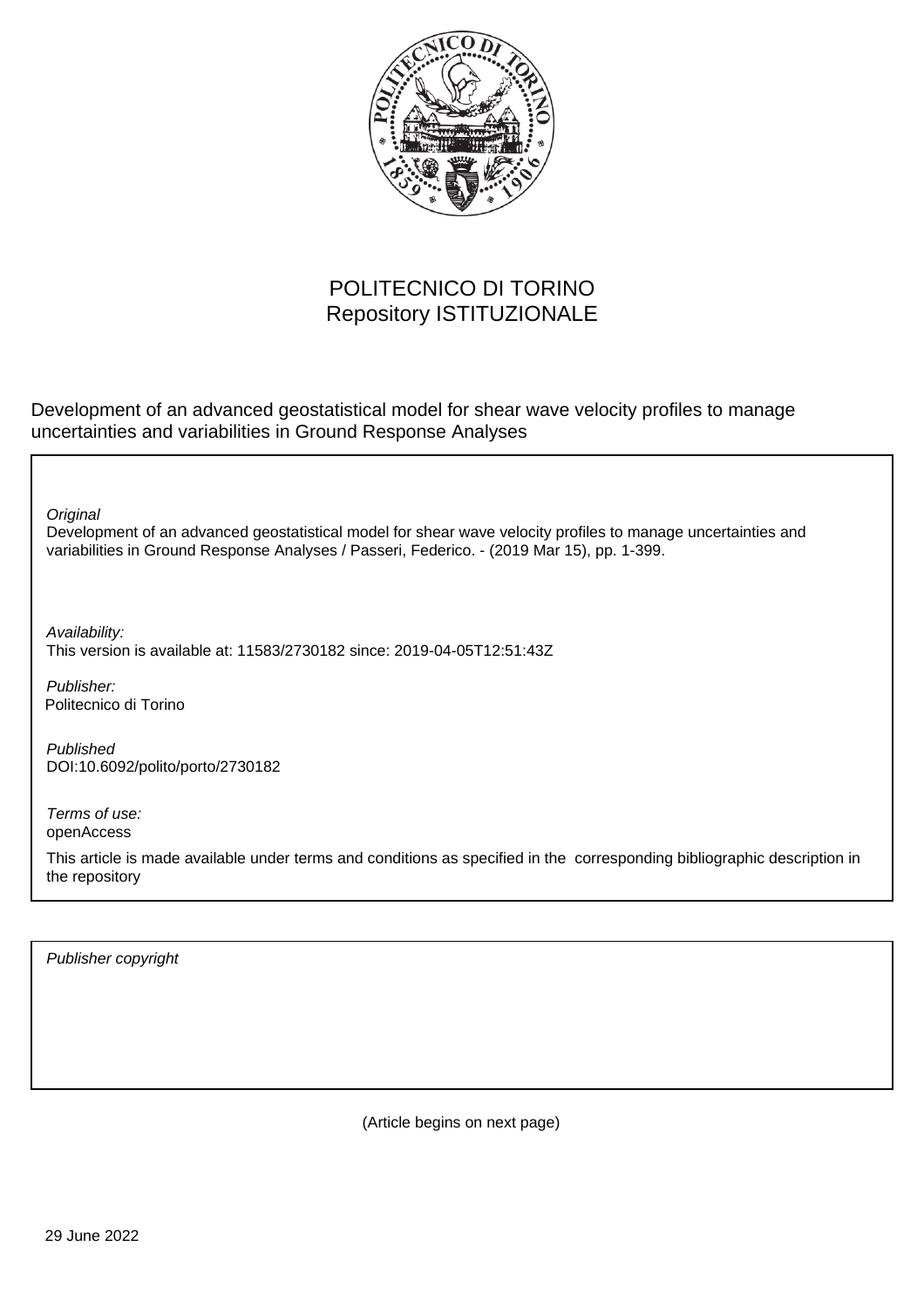## **Summary**

This dissertation primarily deals with the development of a new geostatistical model for the independent management of Epistemic Uncertainties (EUs) and Aleatory Variabilities (AVs) in shear wave velocity profiles  $(V<sub>S</sub>)$  obtained with surface wave methods. This topic has gained much interest in light of the recent probabilistic advancements in of ground motion predictions, particularly in case of only deterministic available solutions.

An overview of the methods that address for the influence of epistemic uncertainties and aleatory variabilities in probabilistic hazard studies is initially presented. The essential role of the process for the Identification, Quantification, and Management (IQM) of uncertainties and variabilities is widely discussed along with the included practical criticisms.

The dissertation focuses on the role played by site effects in hazard studies. The research is primarily devoted to the study of these effects by means of 1D Ground Response Analyses (GRAs). In this regard, the dissertation presents an extensive analysis of the most critical sources of EUs and AVs included in this type of numerical simulations. Also, the effects of these sources on the results are explicitly investigated and summarized.

In particular, the dissertation highlights the primary importance of shear wave velocity profiles in GRAs. In this regard, substantial consideration is given to different seismic (i.e., geophysical) tests that experimentally estimate this parameter. An extensive and precise analysis of the sources of EUs and AVs in each geophysical tests is presented and summarized along with the issues for their identification and quantification. Also, the usually adopted methods for the management of uncertainties and variabilities are described and discussed in details.

The development of the new geostatistical model is strictly connected to the compilation of the Polito Shear Wave velocity Database (PSWD). This collection of high-quality surface waves experimental data represents the main ingredient for the analysis of the random variables involved in the problem and for the rigorous calibration of the model. Moreover, the availability of a large amount of data and the study of the geostatistical model allowed examining in depth three main side products of the dissertation. The first regards the accurate study of the uncertainties and variabilities included in the processing of surface wave tests and the experimental dispersion curve. The second concerns the development of a robust transformation law between the wavelength of the Rayleigh waves and the depth of the harmonic average  $V<sub>S</sub>$  profile. The third main side product of the research is the implementation of a method for inversions with a variable number of layers.

The primary characteristics of the proposed geostatistical model are the experimentally-based calibration, the separation of the random variables space and time, the site- and test-specific features, the user-friendliness, and the flexibility. The flexibility of the model is demonstrated by a prototype application to Down-Hole tests, which represents its natural future development.

The proposed geostatistical model is validated by means of a real case study for the site of Mirandola (Italy). Both the linear viscoelastic and the nonlinear responses of the deposit are modeled. The results show a significant improvement in the management of EUs and AVs in GRAs, compared to the methods usually adopted for scientific and technical applications. The geostatistical model